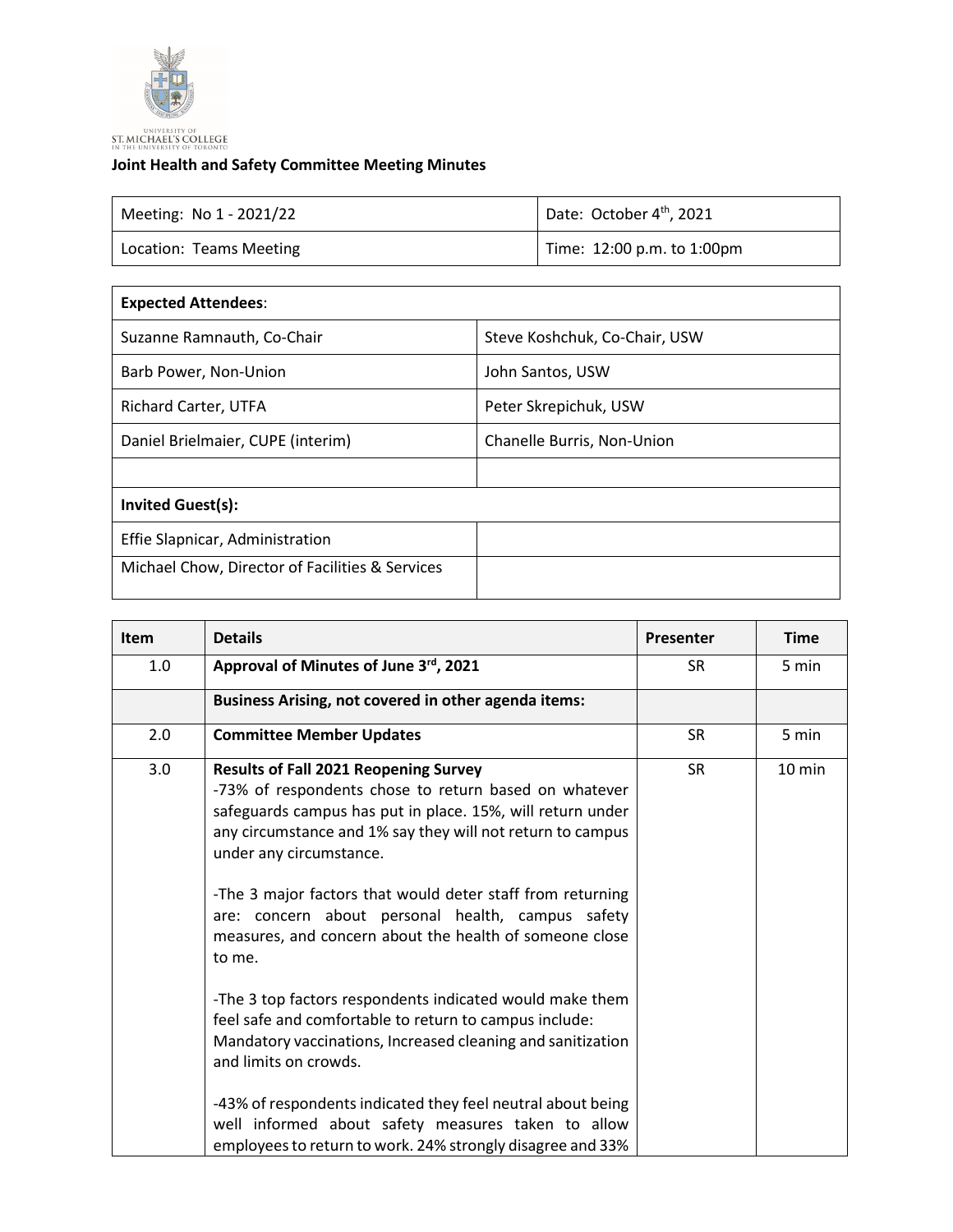

## **Joint Health and Safety Committee Meeting Minutes**

| Meeting: No 1 - 2021/22 | Date: October 4th, 2021    |  |
|-------------------------|----------------------------|--|
| Location: Teams Meeting | Time: 12:00 p.m. to 1:00pm |  |

|     | strongly agree. This was at a time where the information<br>that was being released was very rapid and there was more<br>uncertainty. If the survey was taken again now, the results<br>may be different.<br>-Answering: How would you rate your mental health right<br>now? 19% rate it excellent, 38.9% rate it good, 26.9% rated<br>Fair and 9.3% rated Poor. 5.6% rated very poor.<br>-"Please tell us about your COVID-19 vaccine status":<br>87.04% are fully vaccinated, 1 say they are planning to be<br>vaccinated and 6.48% say they plan to get vaccinated before<br>the fall semester. 3.7% prefer not to respond.<br>"What can the university build upon to best support<br>employees in returning to campus this fall?" The major<br>responses include: 1 <sup>st</sup> Flexible working arrangement, 2 <sup>nd</sup><br>vaccine mandate, 3rd Flexible Hours.               |        |        |
|-----|-------------------------------------------------------------------------------------------------------------------------------------------------------------------------------------------------------------------------------------------------------------------------------------------------------------------------------------------------------------------------------------------------------------------------------------------------------------------------------------------------------------------------------------------------------------------------------------------------------------------------------------------------------------------------------------------------------------------------------------------------------------------------------------------------------------------------------------------------------------------------------------------|--------|--------|
| 4.0 | 2021 Fall Reopening<br>1. Mandatory Vaccinations<br>Following the policy of UofT, we require full<br>vaccination by October 29 <sup>th</sup> which assumes the last<br>dose for October 15 <sup>th</sup> . This includes all staff<br>including the church, Chartwells and Loretto.<br>Medical exemptions would be sent to Homewood<br>health.<br>Religious exemptions are handled on a case by case<br>basis. As of now there is no exemption on the basis<br>of Catholicism.<br>The Canada Room would now just be for students<br>and residence.<br>2. UCheck<br>Visitors that do not have a UTORID may bring<br>their vaccine physical receipt and complete the<br>paper based screening form. This would be<br>verified by the porter's desk.<br>3. Health and Safety Protocols<br>Michael's<br>has<br>been<br>following<br>UofT's<br>St<br>reopening plan which is available online. | ES, MC | 30 min |